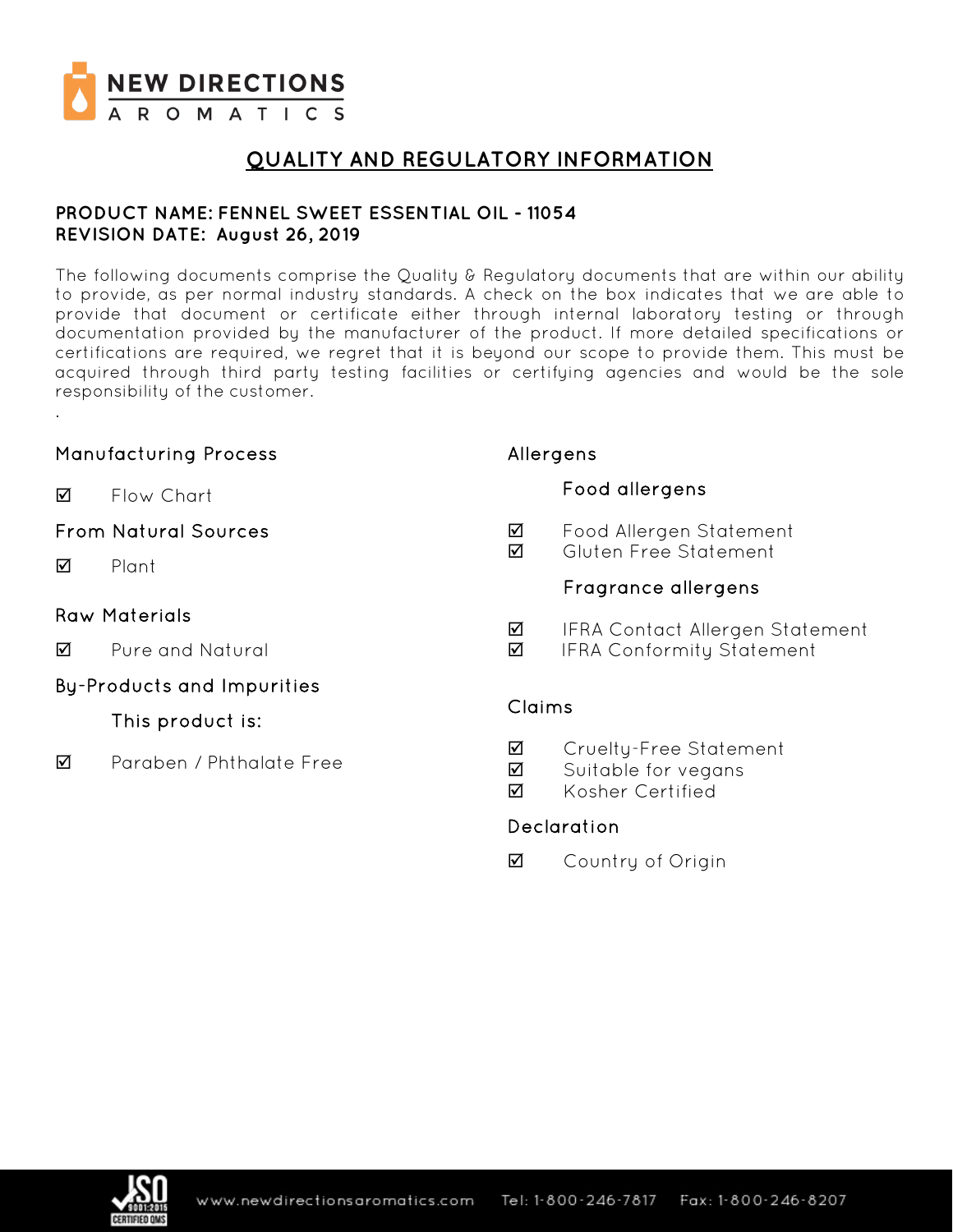

# **FLOW CHART**

## **PRODUCT NAME: FENNEL SWEET ESSENTIAL OIL - 11054**



#### Disclaimer & Caution

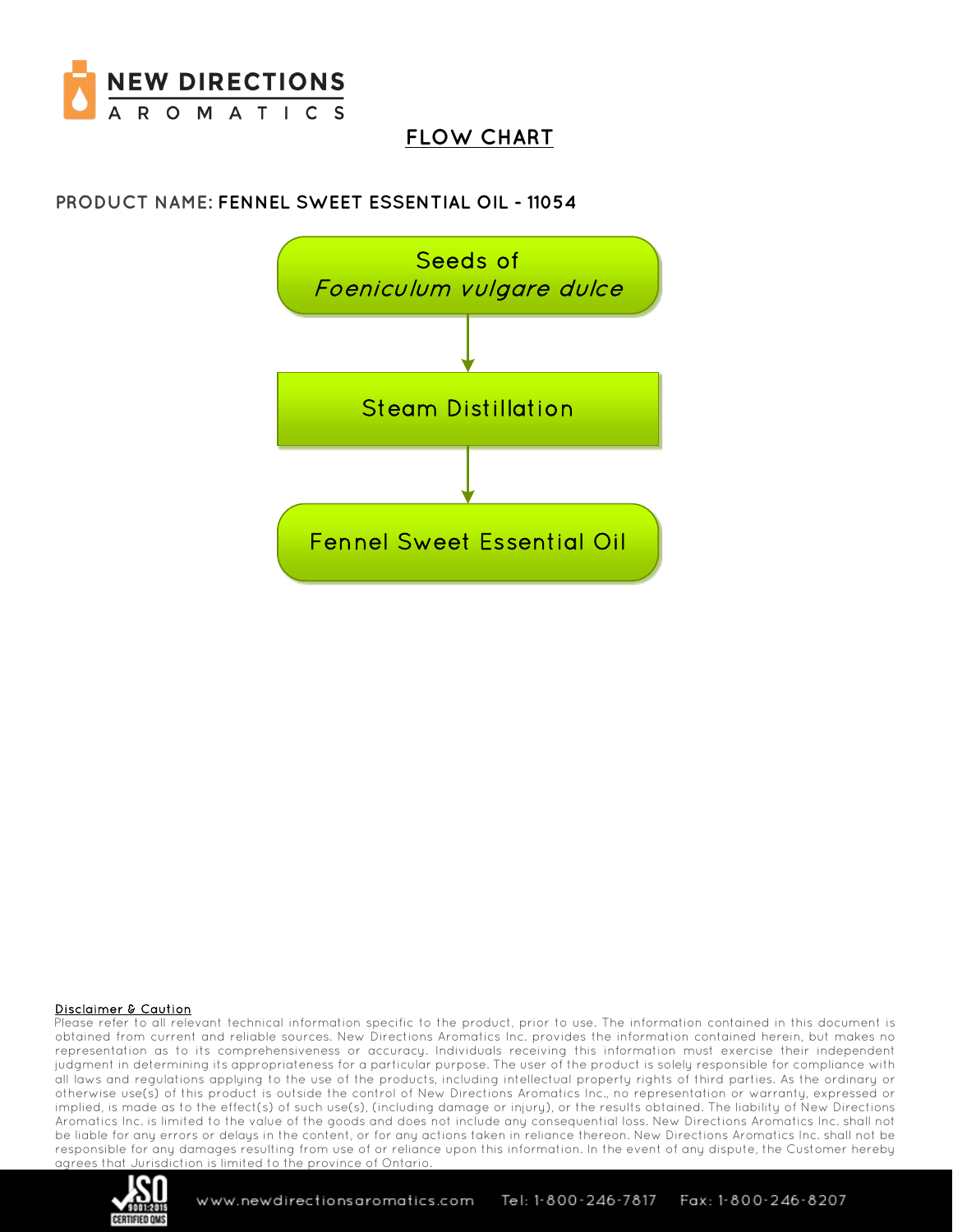

## **PURE AND NATURAL STATEMENT**

### **PRODUCT NAME: FENNEL SWEET ESSENTIAL OIL – 11054**

We hereby certify that, to the best of our knowledge, this product is 100% pure, natural and unadulterated.

#### Disclaimer & Caution

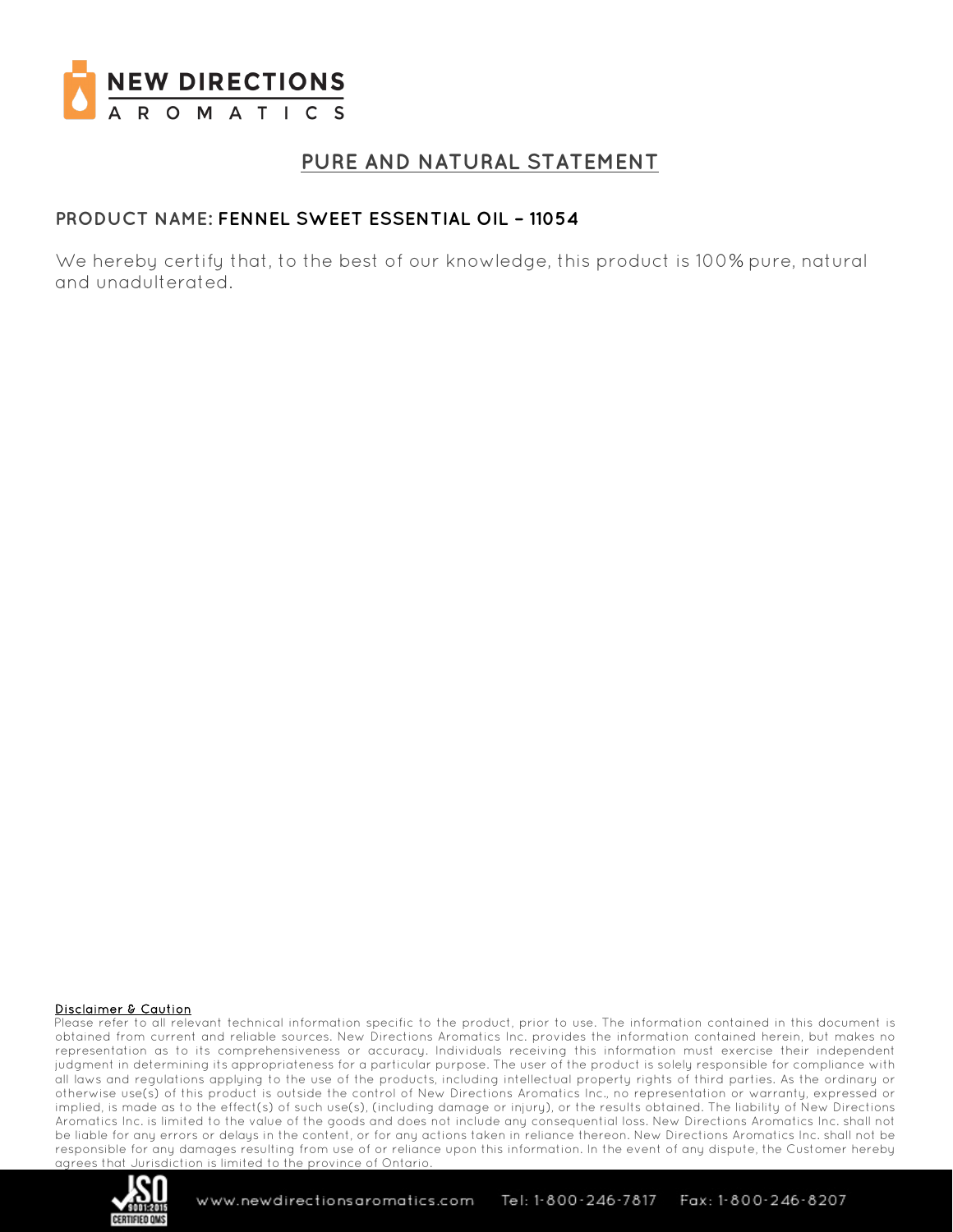

## **PARABEN AND PHTHALATE FREE STATEMENT**

### **PRODUCT NAME: FENNEL SWEET ESSENTIAL OIL - 11054**

We hereby certify that, to the best of our knowledge, this product was not produced with parabens or phthalate, nor does it contain any.

#### Disclaimer & Caution

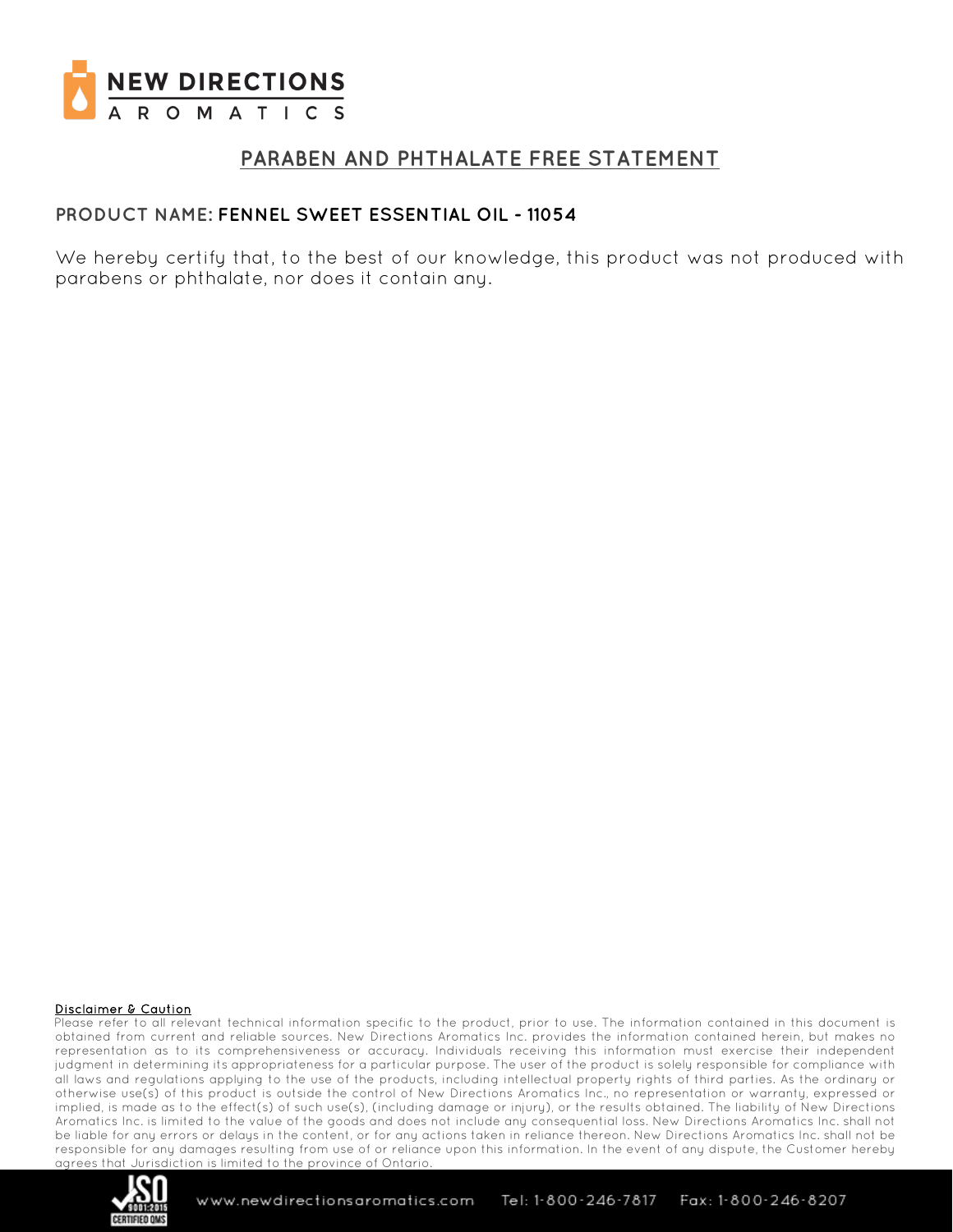

# **FOOD ALLERGEN INFORMATION**

## **PRODUCT NAME: FENNEL SWEET ESSENTIAL OIL – 11054**

| Component                                               | Present in the product |
|---------------------------------------------------------|------------------------|
| Peanut (and/or derivatives,) e.g., protein oil          | No                     |
| Tree Nuts (and/or derivatives)                          | No                     |
| Sesame Seeds (and/or derivatives)                       | No                     |
| Wheat, Barley, Rye, Oats, Spelt, Kamut or their hybrids | No                     |
| Gluten                                                  | No                     |
| Soybeans (and/or derivatives)                           | No                     |
| Dairy (including lactose) or Eggs                       | No                     |
| Fish or their products                                  | No                     |
| Shellfish or their products                             | No                     |
| Sulphites (ppm level)                                   | No                     |
| Tartrazine                                              | No                     |

#### Disclaimer & Caution

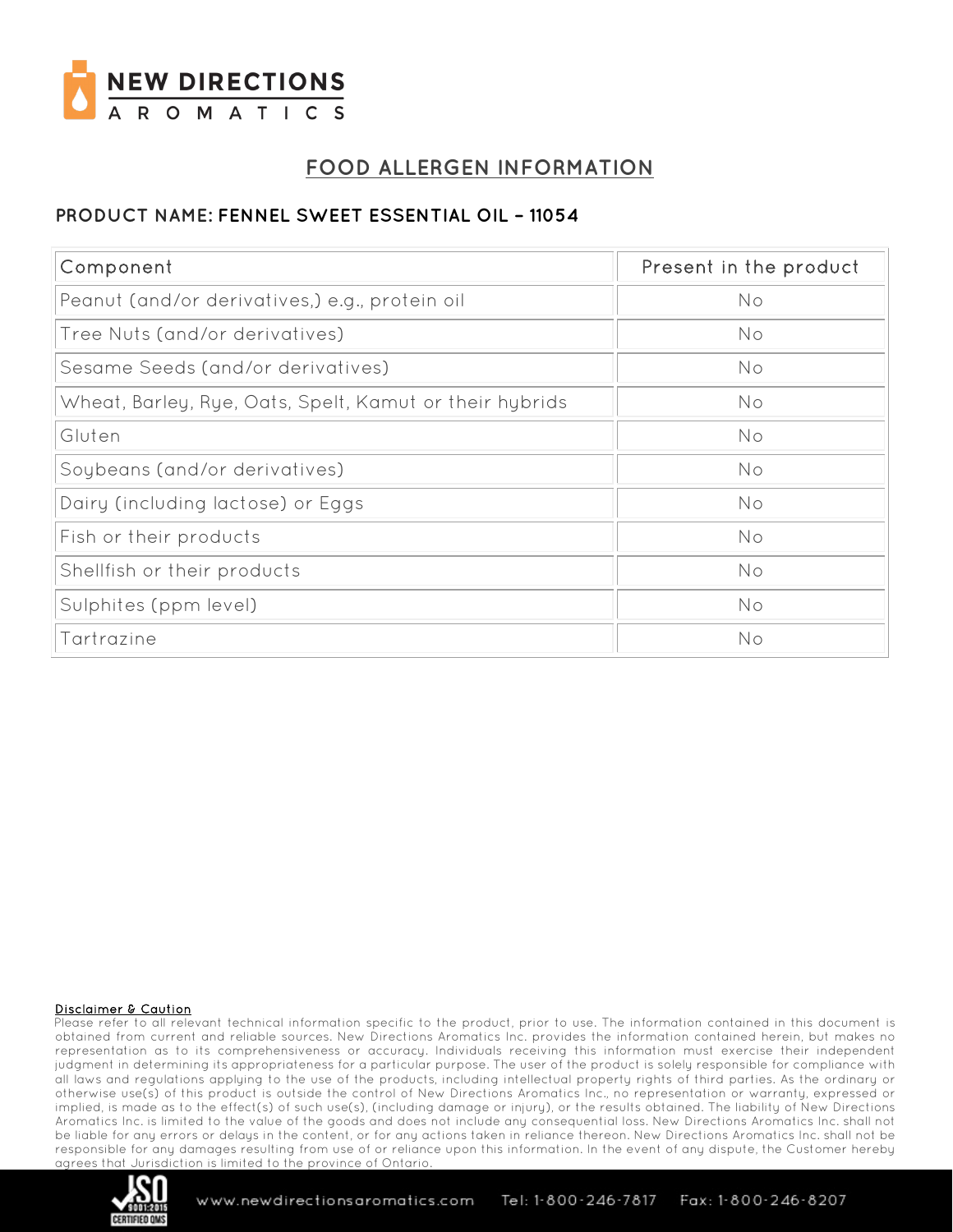

## **GLUTEN STATEMENT**

### **PRODUCT NAME: FENNEL SWEET ESSENTIAL OIL – 11054**

We hereby certify that, to the best of our knowledge, this product is gluten-free, nor was it manufactured with any ingredients containing gluten.

#### Disclaimer & Caution

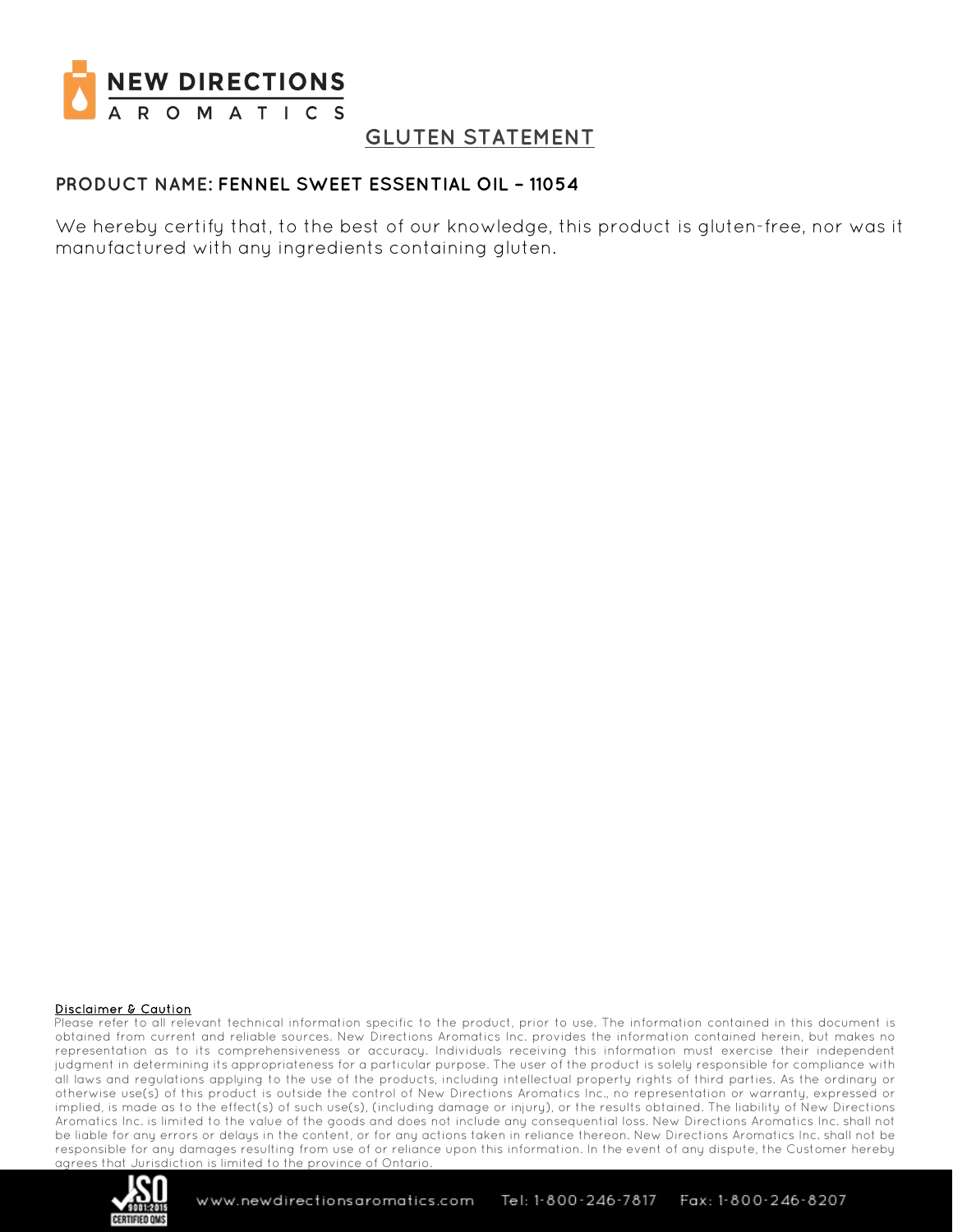

# **IFRA FRAGRANCE ALLERGEN STATEMENT**

## **PRODUCT NAME: FENNEL SWEET ESSENTIAL OIL – 11054**

| CAS#<br>Ingredients                                             |                  | %              |
|-----------------------------------------------------------------|------------------|----------------|
| Alpha-Amyl Cinnamic Alcohol                                     | $101 - 85 - 9$   |                |
| Alpha-Amyl Cinnamic Aldehyde                                    | $122 - 40 - 7$   | $\circ$        |
| Anisyl Alcohol                                                  | $105 - 13 - 5$   | $\circ$        |
| $100 - 51 - 6$<br>Benzyl Alcohol                                |                  | $\circ$        |
| $120 - 51 - 4$<br>Benzyl Benzoate                               |                  | $\overline{O}$ |
| <b>Benzyl Cinnamate</b>                                         | $103 - 41 - 3$   | $\circ$        |
| $118 - 58 - 1$<br><b>Benzyl Salicylate</b>                      |                  | $\circ$        |
| Cinnamic Alcohol                                                | $104 - 54 - 1$   | $\circ$        |
| Cinnamic Aldehyde (Cinnamal)                                    | $104 - 55 - 2$   | $\circ$        |
| Citral                                                          | 5392-40-5        | $\circ$        |
| Citronellol                                                     | $106 - 22 - 9$   | $\circ$        |
| $91 - 64 - 5$<br>Coumarin                                       |                  | $\circ$        |
| $97 - 53 - 0$<br>Eugenol                                        |                  | $\Omega$       |
| Farnesol                                                        | $4602 - 84 - 0$  | $\circ$        |
| Gamma-Methyl lonone (Alpha Isomethyl lonone)                    | $127 - 51 - 5$   | $\circ$        |
| Geraniol                                                        | $106 - 24 - 1$   | $\circ$        |
| Hexyl Cinnamic Aldehyde                                         | $101 - 86 - 0$   | $\circ$        |
| HMPCC (Lyral) (Hydroxyisohexyl 3- cyclohexene<br>Carboxaldehye) | $31906 - 04 - 4$ | $\circ$        |

#### Disclaimer & Caution

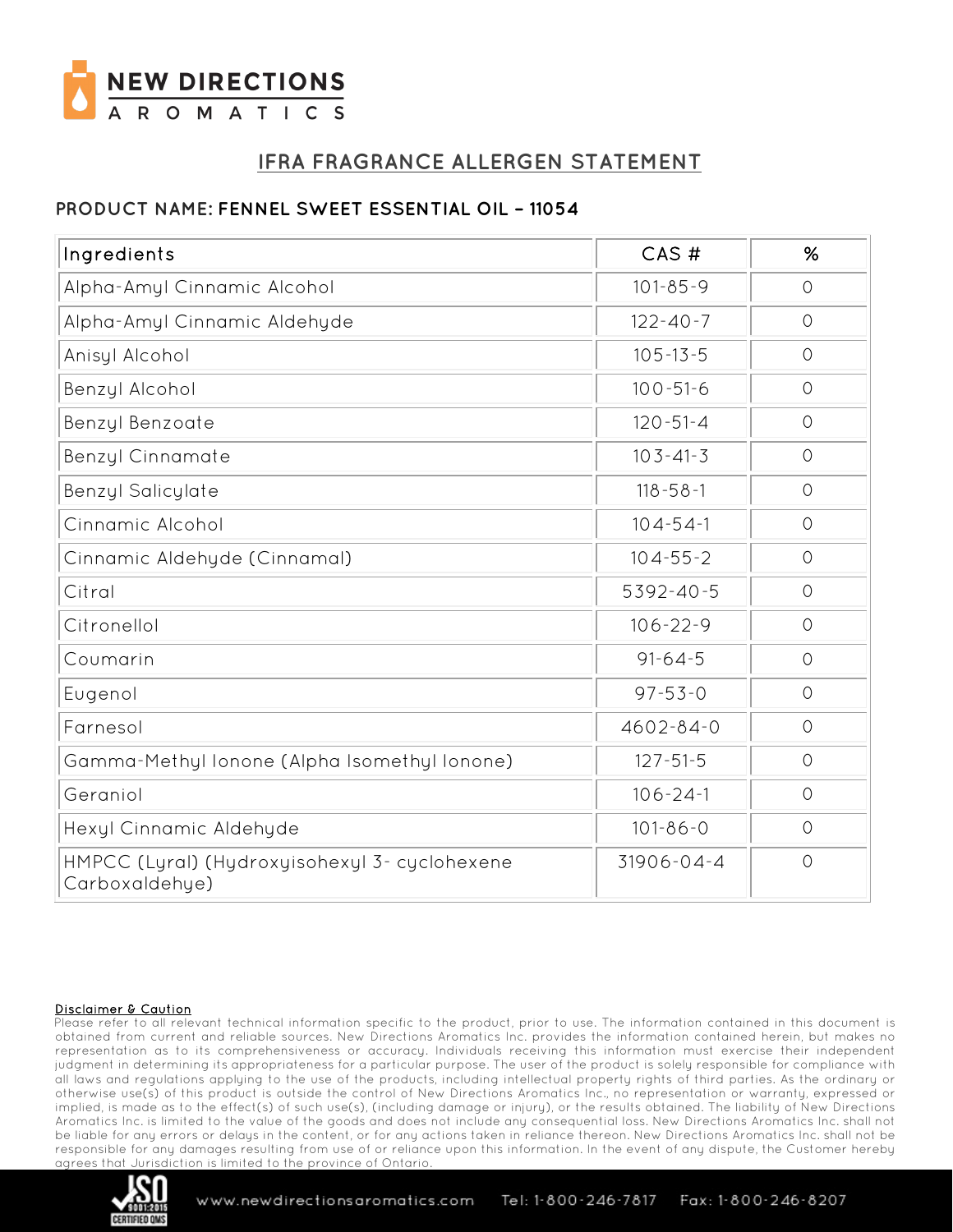

# **IFRA FRAGRANCE ALLERGEN STATEMENT (cont'd)**

## **PRODUCT NAME: FENNEL SWEET ESSENTIAL OIL – 11054**

| Ingredients                                    | CAS#             | %         |
|------------------------------------------------|------------------|-----------|
| Hydroxycitronellal                             | $107 - 75 - 5$   |           |
| Isoeugenol                                     | $97 - 54 - 1$    |           |
| Lilial (Butylphenyl Methylpropional)           | $80 - 54 - 6$    | Ω         |
| d-Limonene                                     | 5989-27-5        | $3 - 10$  |
| Linglool                                       | $78 - 70 - 6$    | $0 - 0.1$ |
| Methyl Heptine Carbonate (Methyl 2- Octynoate) | $111 - 12 - 6$   |           |
| Oak Moss Extracts (Evernia Prunastri)          | $90028 - 68 - 5$ |           |
| Tree Moss Extracts (Evernia Furfuracea)        | $90028 - 67 - 4$ |           |

#### Disclaimer & Caution

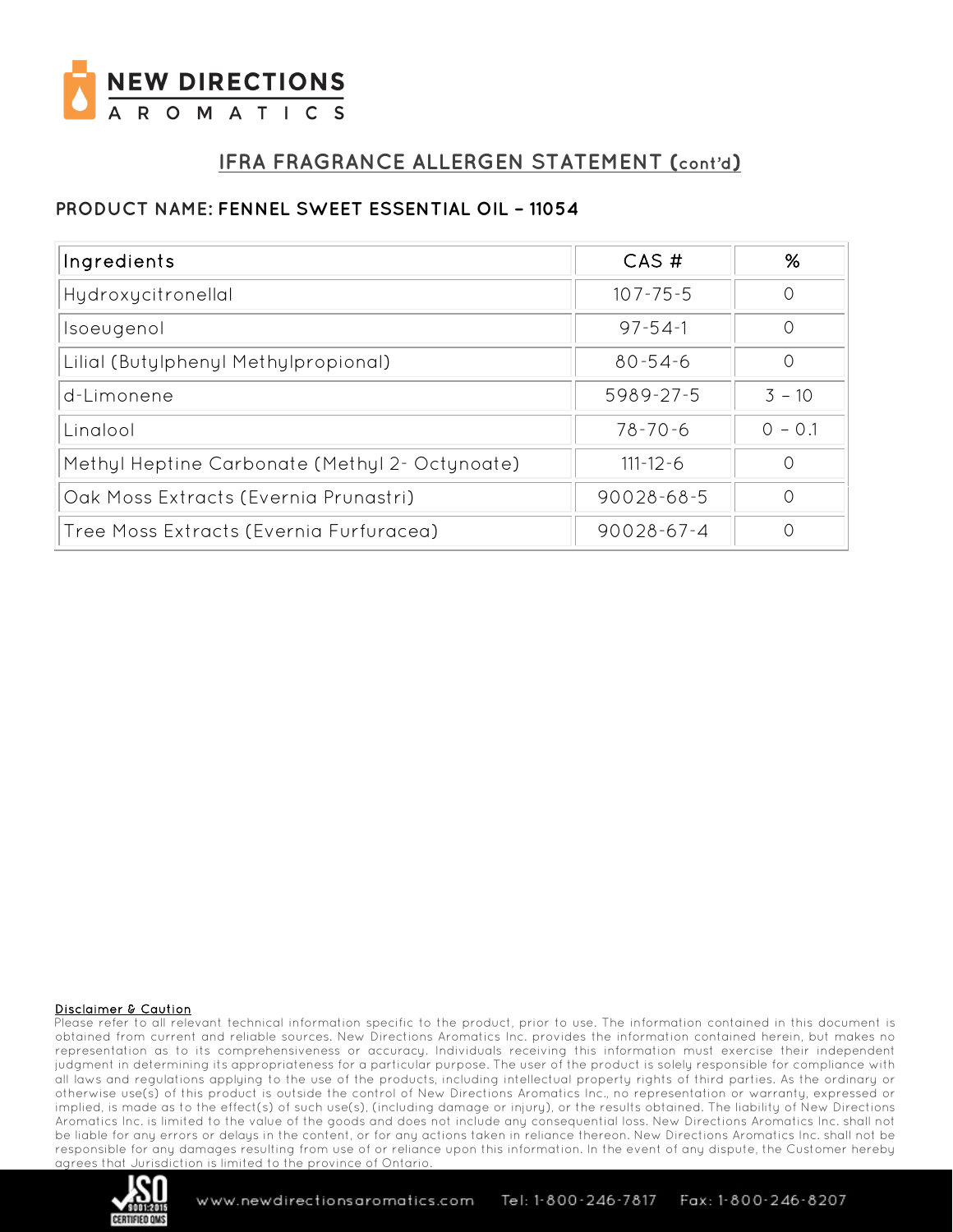

# **IFRA STANDARDS CONFORMITY CERTIFICATE**

### **PRODUCT NAME: FENNEL SWEET ESSENTIAL OIL – 11054**

We certify that the above compound is in compliance with the Standards of the INTERNATIONAL FRAGRANCE ASSOCIATION (IFRA), 48<sup>th</sup> Amendment to the IFRA Code of Practice (June 2015), provided it is used in the following concentration levels for the application listed:

| Application          | Maximum usage rate (%) |  |
|----------------------|------------------------|--|
| Category 1           | Not restricted         |  |
| Category 2           | Not restricted         |  |
| Category 3A/3B/3C/3D | Not restricted         |  |
| Category 4A/4B/4C/4D | Not restricted         |  |
| Category 5           | Not restricted         |  |
| Category 6           | Not restricted         |  |
| Category 7A/7B       | Not restricted         |  |
| Category 8A          | Not restricted         |  |
| Category 8B          | Not restricted         |  |
| Category 9A/9B/9C    | Not restricted         |  |
| Category 10A         | Not restricted         |  |
| Category 10B         | Not restricted         |  |
| Category 11          | Not restricted         |  |

The IFRA Standards regarding use restrictions are based on safety assessments by the Panel of Experts of the RESEARCH INSTITUTE FOR FRAGRANCE MATERIALS (RIFM) and are enforced by the IFRA Scientific Committee.

Evaluation of individual Fragrance ingredients is made according to the safety standards contained in the relevant section of the IFRA Code of Practice.

It is the ultimate responsibility of our customer to ensure the safety of the final product (containing this fragrance) by further testing if need be.

#### Disclaimer & Caution

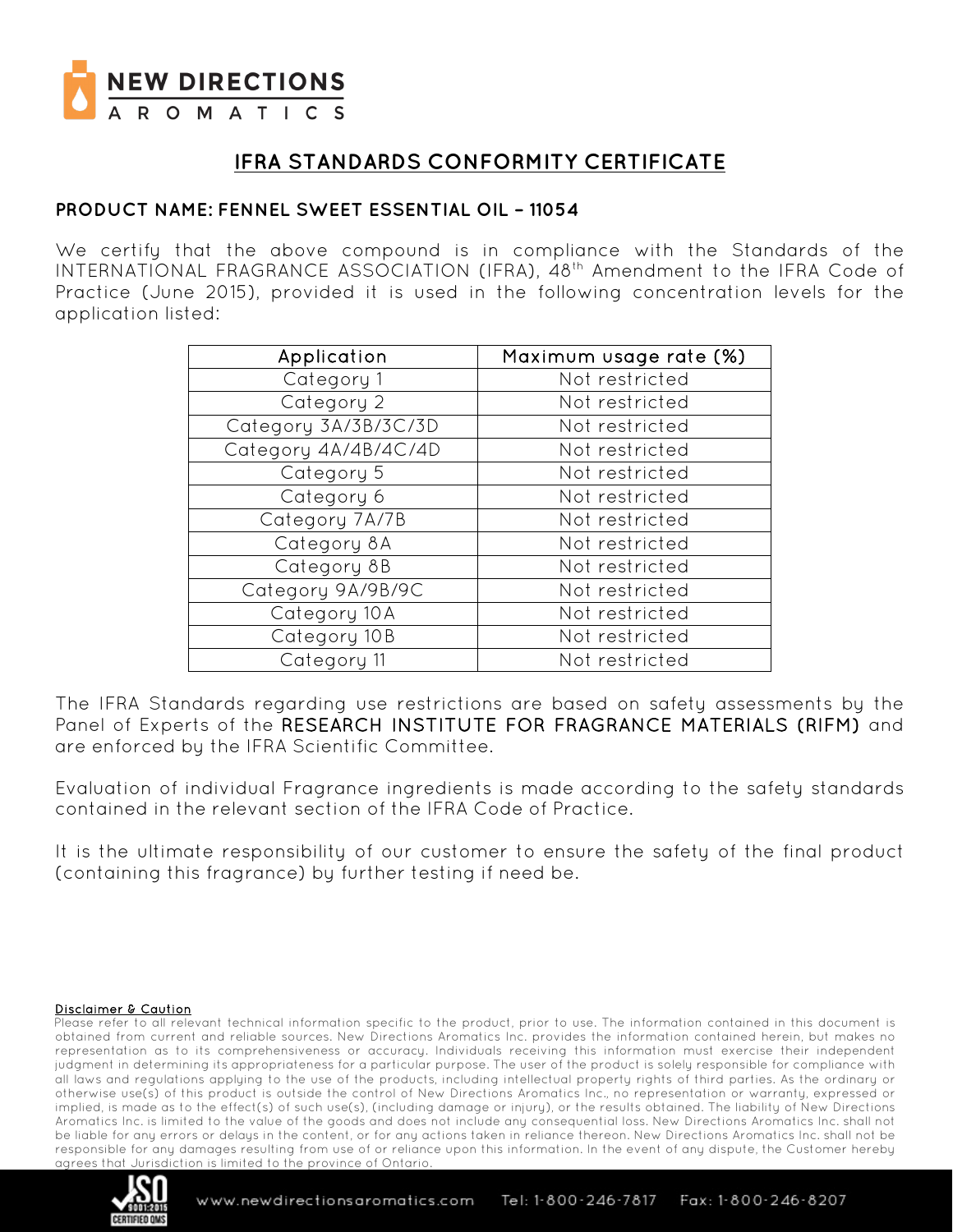

# **IFRA STANDARDS CONFORMITY CERTIFICATE (cont'd)**

### **PRODUCT NAME: FENNEL SWEET ESSENTIAL OIL – 11054**

Recommendation: Information about presence and concentration of IFRA restricted/ prohibited materials in the fragrance compound is as follows:

### IFRA restricted materials:

| INGREDIEN <sup>.</sup><br><b>NAME</b> | -1.1<br>$\sim$ $\sim$<br>π | % |
|---------------------------------------|----------------------------|---|
| N.                                    |                            |   |

### IFRA prohibited materials:

| INGREDIENT<br><b>NAMF</b> | .<br>∴AS<br>.,,<br>$\bm{\pi}$ | 7ka<br>m q |
|---------------------------|-------------------------------|------------|
| 7А<br>N                   |                               |            |

#### Disclaimer & Caution

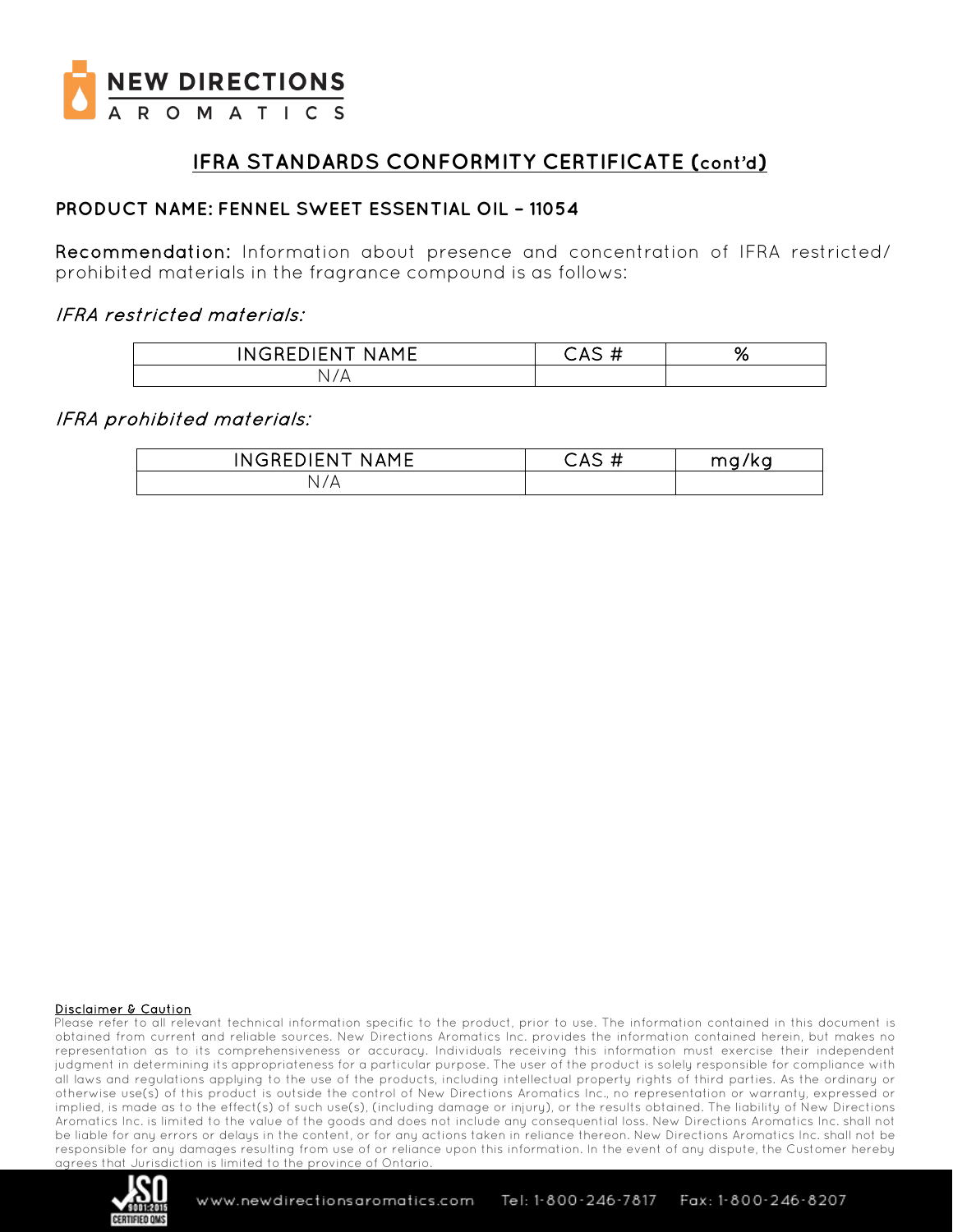

# **CRUELTY-FREE STATEMENT**

### **PRODUCT NAME: FENNEL SWEET ESSENTIAL OIL – 11054**

We hereby certify that, to the best of our knowledge, this product has never been tested on animals.

#### Disclaimer & Caution

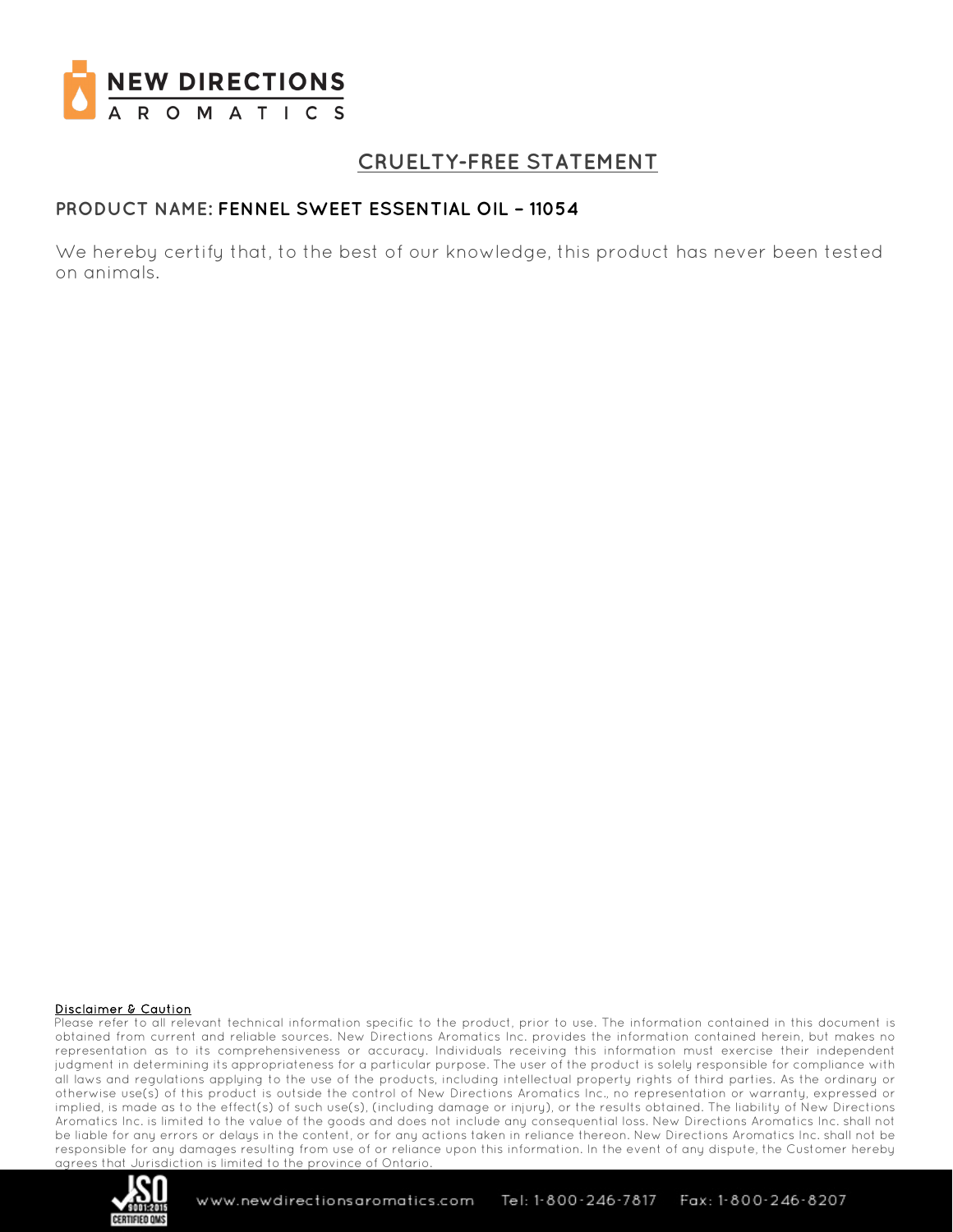

# **VEGAN STATEMENT**

### **PRODUCT NAME: FENNEL SWEET ESSENTIAL OIL – 11054**

We hereby confirm that, to the best of our knowledge, this product is suitable for vegans.

#### Disclaimer & Caution

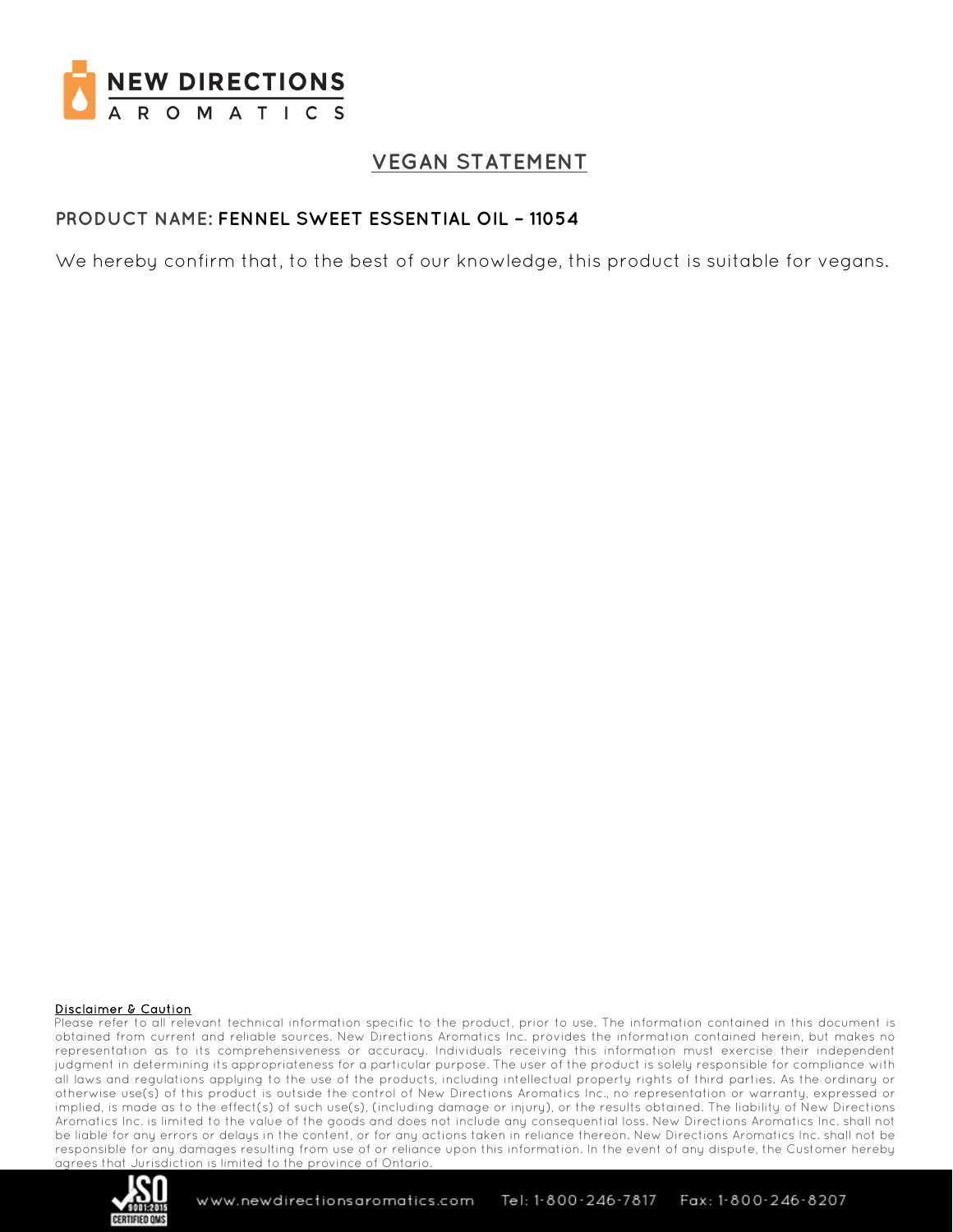

## **KOSHER STATEMENT**

### PRODUCT NAME: **FENNEL SWEET ESSENTIAL OIL – 11054**

We hereby confirm that, to the best of our knowledge, this product is certified Kosher.

#### Disclaimer & Caution